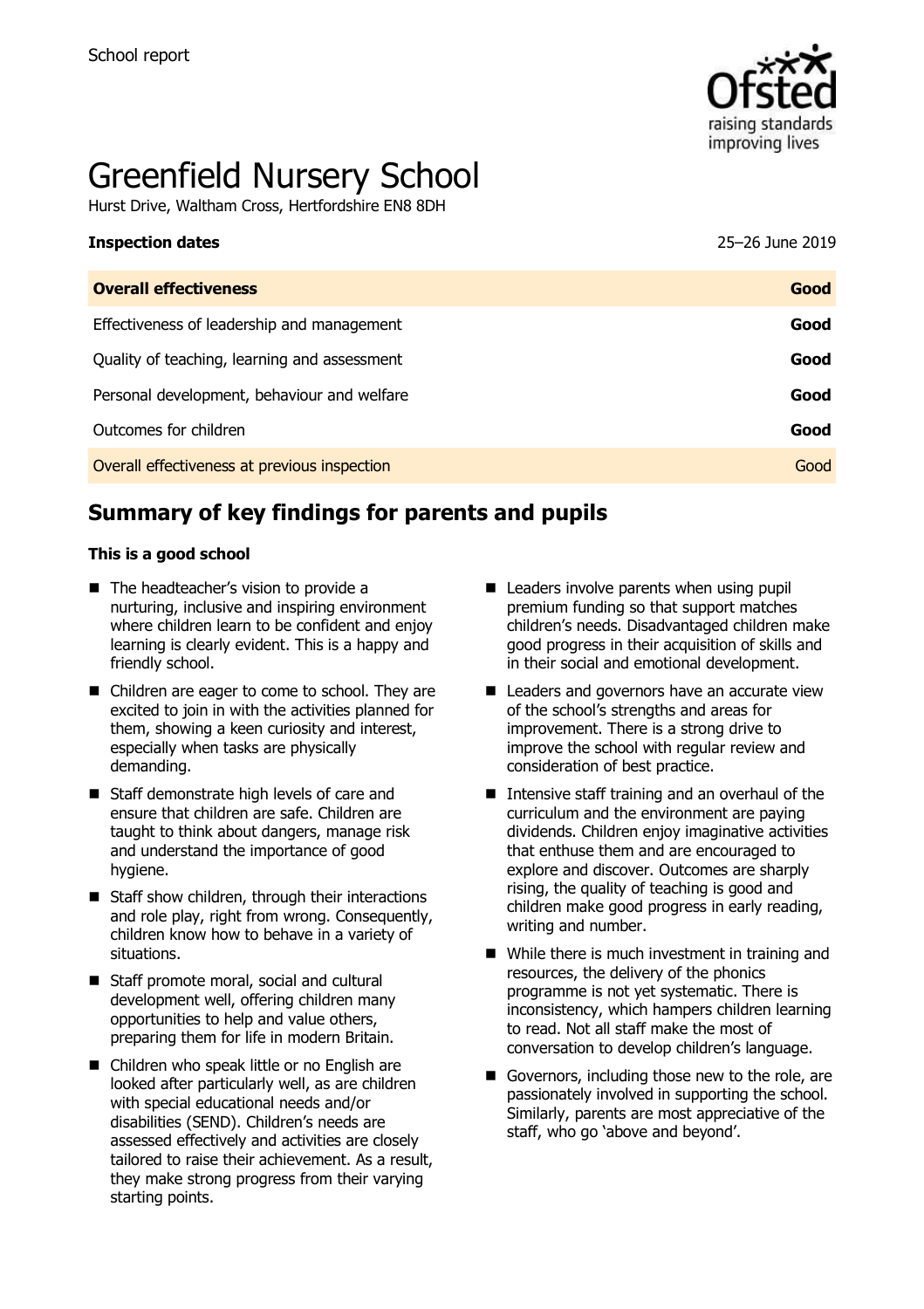

# **Full report**

### **What does the school need to do to improve further?**

- Improve the quality of teaching by ensuring that all teachers and early years practitioners:
	- develop children's language by talking to children in full sentences and with a rich vocabulary
	- make full use of unplanned conversations to reinforce the quality of talk.
- Improve children's reading by:
	- implementing a coherent phonics strategy so children advance in their knowledge of sounds and how they are used to create words
	- training staff so they have a better understanding of how to teach different sounds and how to develop children as readers and writers.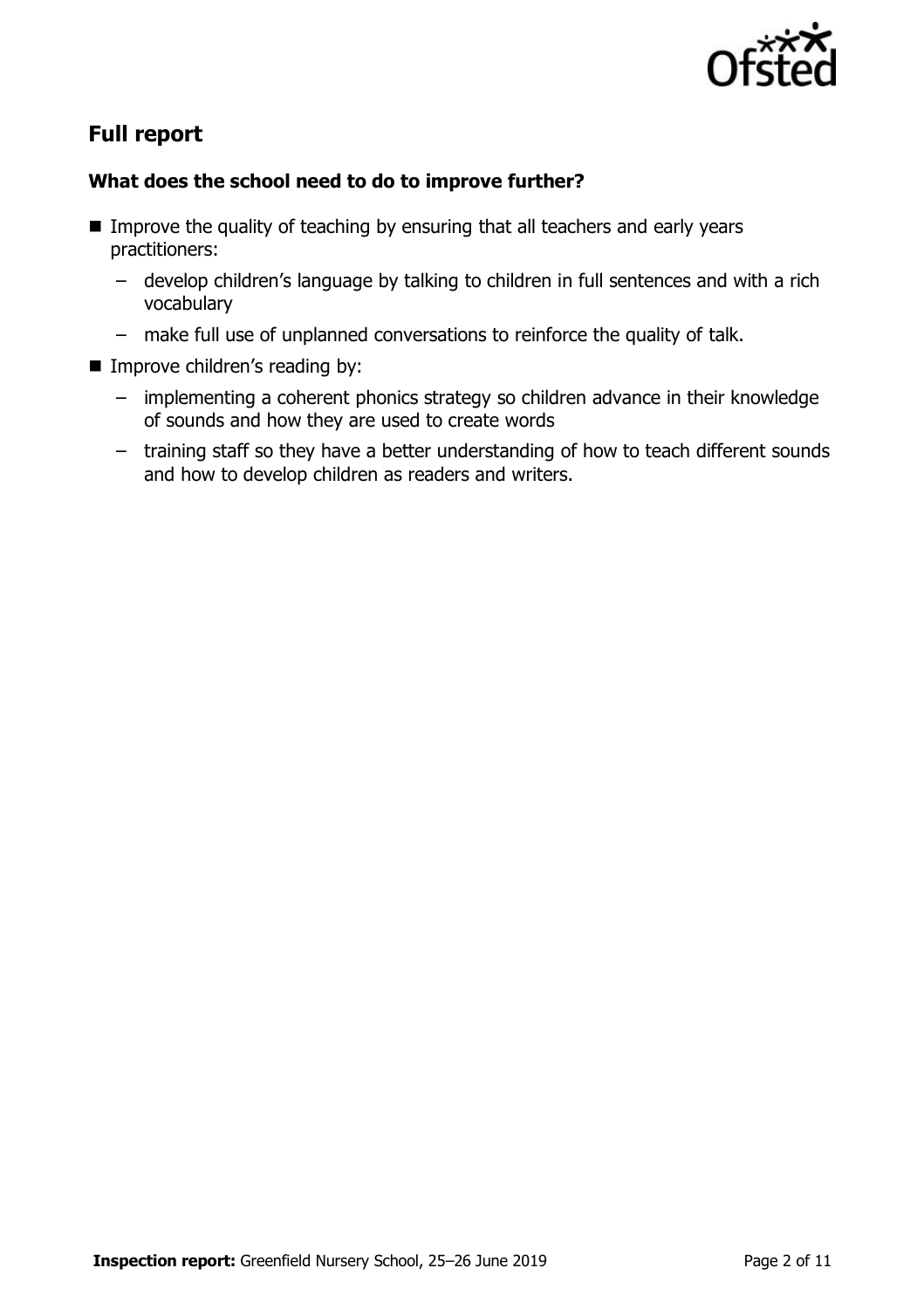

# **Inspection judgements**

#### **Effectiveness of leadership and management Good**

- 'Greenfields Nursery is a lovely and caring place', is one of the overwhelmingly positive comments made by parents via the Ofsted survey, Parent View. Since her appointment, the headteacher has placed the Nursery at the heart of the local community and forged very strong relationships so that parents are fully involved in the schooling of their child.
- The curriculum is finely tuned to the needs and backgrounds of families. For example, as part of a cultural celebration, a Chinese father and his child taught the children Chinese drumming. British values are also carefully considered and woven into children's activities. Displays in each classroom show children using these values.
- The views of parents are considered when making decisions about the expenditure of pupil premium funding. For example, parents requested cookery classes with their children to learn nutrition and how to cook healthy meals together at home. These have been most successful in developing children's understanding of the world and physical development.
- Since taking up her post, the headteacher has introduced more detailed procedures for monitoring children, their social and emotional development and their learning. Using this information, planning is continually adapted to meet individual needs, preferences and interests. For example, staff arranged for a group of boys to visit a local building site. Careful planning contributes to the good progress that most children make in early learning, such as understanding the world, as well as in early reading, writing and mathematics.
- Checks carried out on the quality of teaching are systematic and effective. Leaders work closely with staff to evaluate where teaching can be improved. Regular observations and consideration of children's learning journals ensure that staff deliver the full curriculum and accurately assess children's knowledge, skills and understanding.
- Staff are highly appreciative of the array of training they have undertaken to sharpen their practice. They say that the focus on improving the quality of their interactions with children is helping them to be more conscious about what they are saying and how they talk with children. Nonetheless, high-quality talk with children is not yet routine for all early years practitioners.
- Funding for children with SEND is used well. This includes providing individual resources and staff training. All staff use the same approaches so that children's learning is reinforced. For example, they use visual cues, pictures and sign language to convey meaning. This means that even those children with complex needs can follow routines, such as washing and drying their hands, by a series of pictures.
- The local authority has provided excellent support to governors and the headteacher. Detailed reports of actions taken and recommendations for improvement have helped leaders gain an effective view of the school. The sharing of best practice has also had a positive impact, with staff gaining a clear view of what works and what does not.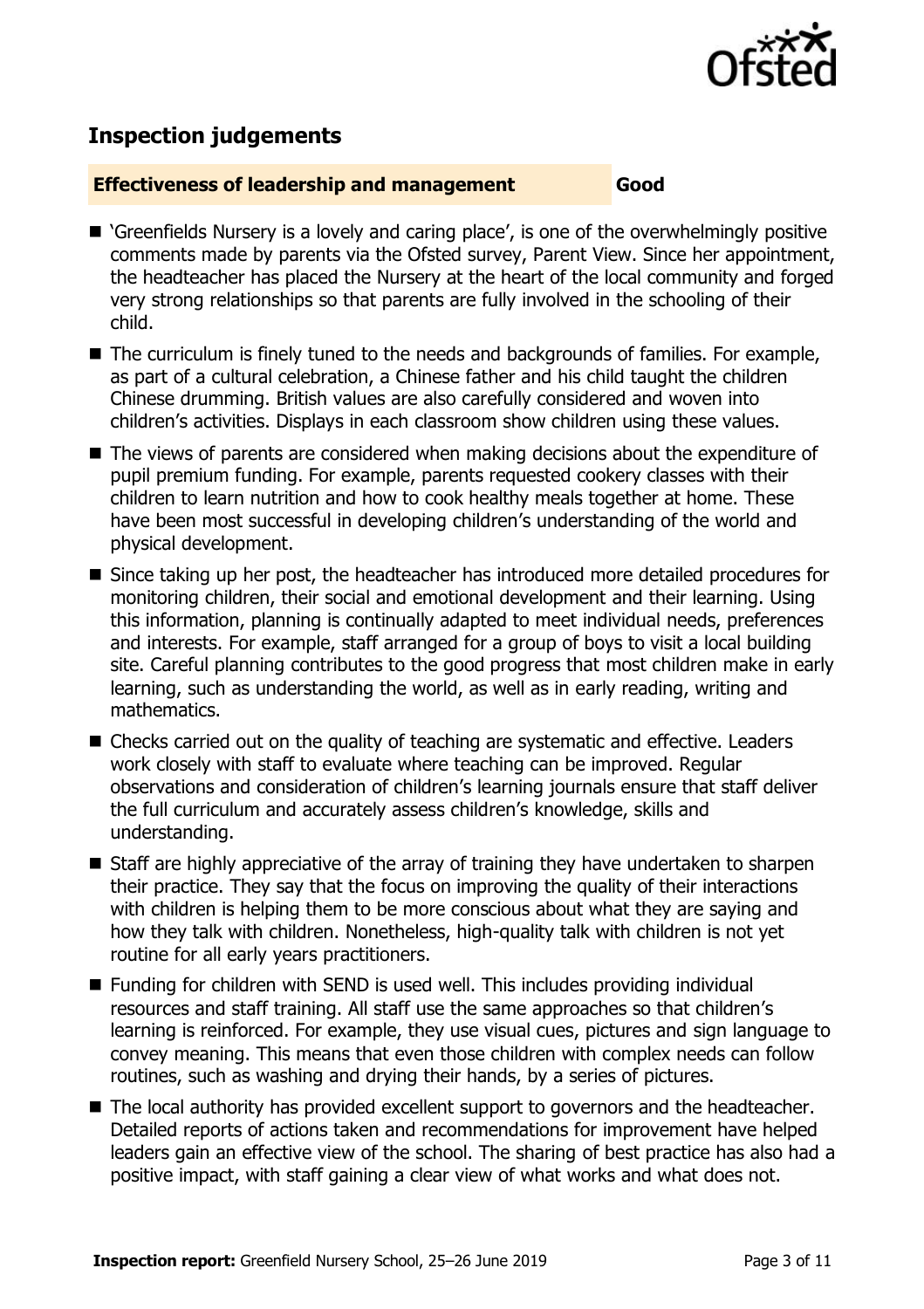

#### **Governance of the school**

- Governors bring a wide range of experience to their roles. They are very active, with regular visits that pinpoint areas for improvement. Their contributions are also informed by their reading. Governors enjoy reading research on the best methods for early years education. For example, one governor read about providing children with the opportunity to make choices and discussed this with the headteacher when considering the curriculum. This means that they have informed views when agreeing a vision for the school as well as when they ask challenging questions of leaders.
- Governors are ambitious for the school. They want children to settle in well, enjoy coming to school and be socially and academically prepared for primary school. Consequently, they regularly reflect on their practice and undertake training, in areas such as safeguarding, to ensure that they are up to date. They also check that improvements are sustained through seeking external views in addition to those of staff and parents.
- Governors have recently improved financial management by restructuring staffing to achieve greater value for money. After this process, they checked that the changes to staffing had not had an adverse effect on staff well-being or motivation. They also check that the pupil premium grant is spent wisely. They keep a close eye on whether spending on projects or training for staff are having a positive impact.

#### **Safeguarding**

- The arrangements for safeguarding are effective. Staff are vigilant in ensuring that children remain safe. They are well trained, including completing safeguarding courses online, and know how to identify any signs that children are at risk. They understand the systems for reporting concerns and they appreciate the regular briefings they receive from the headteacher. Leaders accurately maintain safeguarding records and ensure that any child protection referrals are monitored closely.
- Leaders regularly review the quality of safeguarding arrangements, involving the safeguarding governor as appropriate. Reports and actions are monitored by the full governing body.
- All staff have a healthy attitude to risk, which is preparing children to understand how to stay safe. For example, children are encouraged to use the resources in the outdoor area independently, such as playing with sand and the toy equipment. Children have been taught to ride the trikes safely. During the inspection, one boy fell off and his friend helped him by righting his trike and asking if he was OK. The boy brushed himself down and got back on his trike.

#### **Quality of teaching, learning and assessment Good**

■ Staff have a good understanding of how young children learn and they use this knowledge to plan imaginative experiences for children, both indoors and outdoors. The focus on giving children choices in their play is helping children to develop independence as well as be creative in their thinking. For example, children will often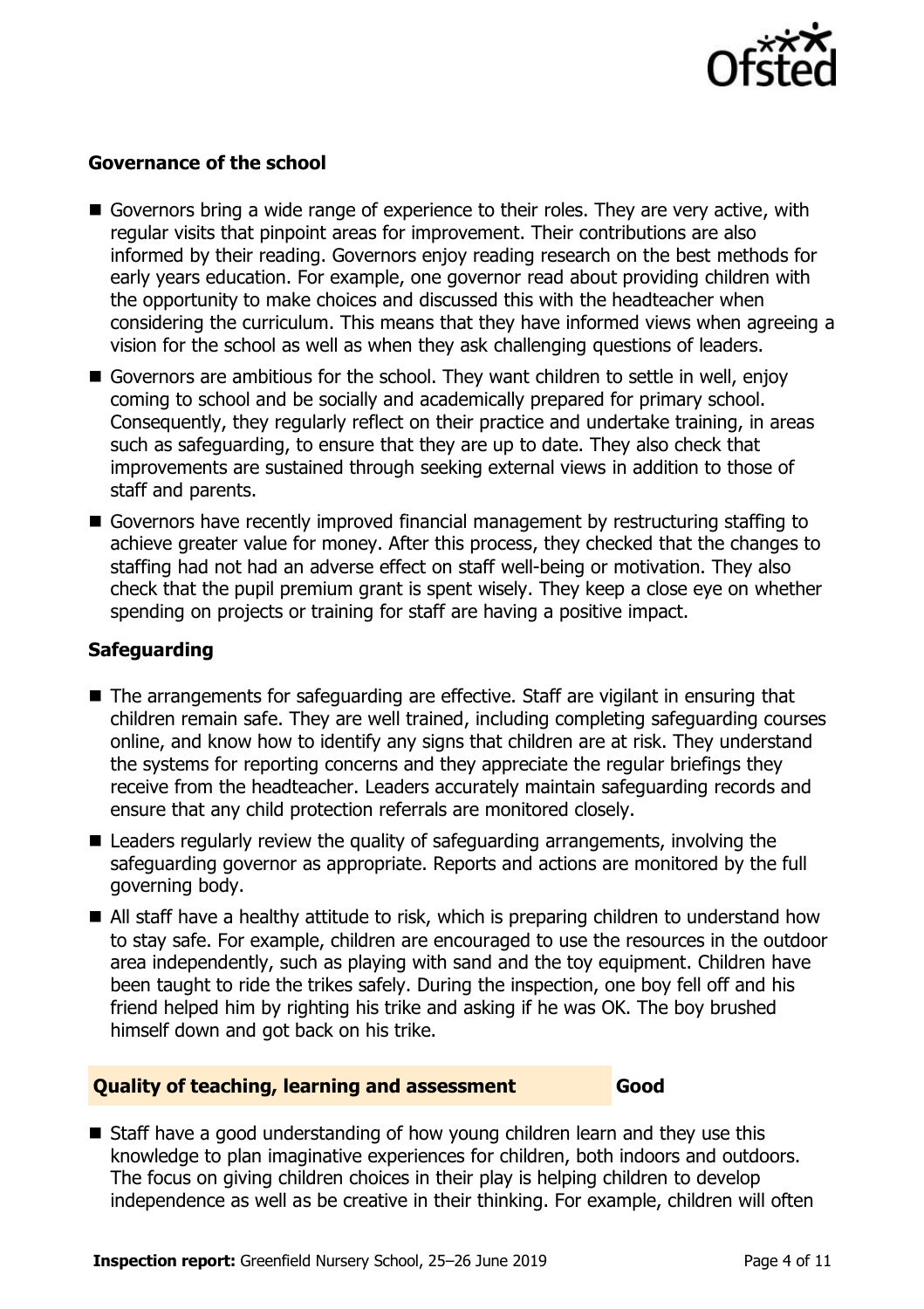

use role play to express their ideas.

- Teachers observe children closely to assess their skills. They share findings in planning meetings to monitor progress and assess the next steps for the children's learning. Detailed records are kept of children's choices to support planning. This helps children become keen learners, as they are able to follow their own interests and look at what excites them.
- Children with SEND are taught in smaller groups so that adults can offer higher levels of direct support. Guided by adults, they learn to take turns and to listen to one another. They respond well to physical play, such as discovering where the water goes down a chute or mixing colours to produce new colours. One child's face of delight when she made purple was a picture. A range of resources are used to help engage children, such as instruments and songs, as well as to help calm children, ready for learning.
- Since the previous inspection, staff have developed their skills in planning for the most able children. Teachers plan a range of interesting and demanding activities, which help engagement. Certain activities are tailored according to children's needs and abilities, such as letting children take care of watering the plants and flowers and discussing what happens.
- There are many opportunities for children to show understanding of the stories they read together in group sessions. For example, in one class, children were required to retell a familiar story with picture prompts effectively. In addition, stories are used to make connections across the curriculum. This reinforces children's understanding. For example, children heard about the life cycle of butterflies and subsequent activities linked to exploring this concept, such as recognising a cocoon. Later on, children were encouraged to link their actions in a yoga session to the butterflies coming out of their cocoons.
- Enjoyment of reading is a priority. Children relish the opportunity to snuggle up with a story. Several children were observed during the course of the inspection bringing books to an adult to read. Children listen with fascination as adults read to them in their key groups. Children who speak little or no English are well supported in their understanding of stories through repetition of key phrases accompanied by gestures.
- Less successful is the teaching of phonics. Not all staff pronounce sounds correctly or show children how to make the correct mouth movement to produce the sounds. This hampers children's learning of how to break words down into smaller sounds that they can then match to letters in the alphabet.
- Staff have focused their attention on improving the quality of their talk with children. This is currently being developed. There are examples of good questioning and conversations that draw out learning. For example, a discussion about the building of towers and how wide the base was developed children's mathematical understanding. However, some staff miss the moment to step in and extend responses or to correct mispronunciation or to teach new words.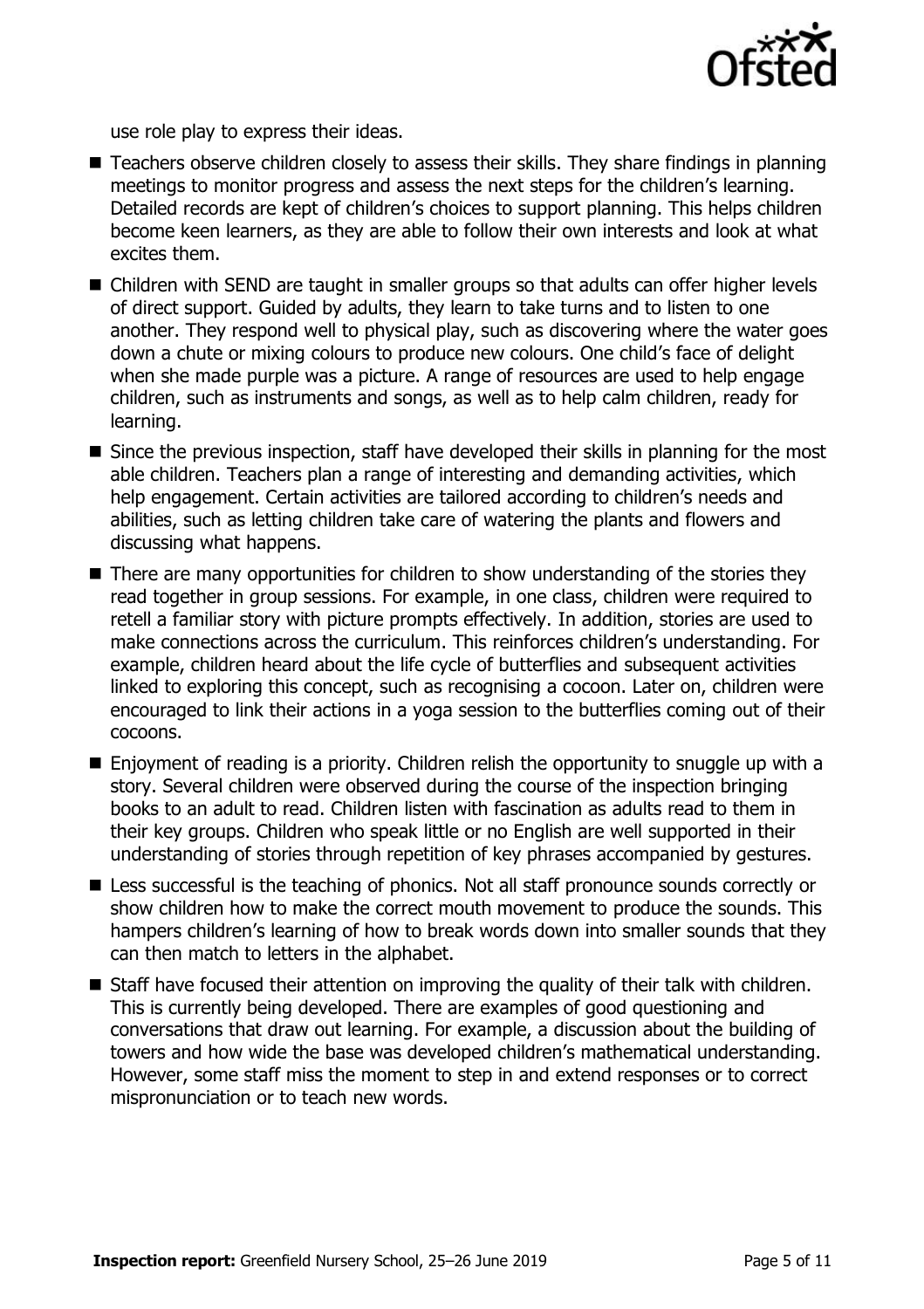

#### **Personal development, behaviour and welfare Good**

#### **Personal development and welfare**

- The school's work to promote children' personal development and welfare is good. Children are taught well the skills of socialising, such as sitting down to eat food and how to tidy up after themselves. They are confident in approaching visitors and are happy to talk to them about what they are doing.
- Leaders know children well and, as a result, work effectively with parents to provide support for their children's needs. Parents told inspectors about the support they received and the fact that 'it is a lovely and caring place'. In particular, parents who have children with SEND are appreciative of staff who have taught them how to sign, as well as use picture cards to help develop communication.
- Children concentrate for sustained periods at self-chosen and adult-directed tasks. They also explore taking activities in other directions. For example, one child enjoyed modelling a dough lollipop, pretended to eat the lollipop and then extended his play into pretending to eat dinner with his family.
- Children are used to well-established routines and happily move freely between spaces from activity to activity without any prompting. They like to experiment with resources, dressing up so they look the part they are playing, or using musical instruments while they are singing.

#### **Behaviour**

- The behaviour of children is good. Most children are interested in the activities they choose to do. Where this is not the case, it is due to the organisation of the activities. For example, too many noisy activities taking place near to a reading session distracted the children who were trying to listen to the adult.
- The behaviour of children is typically well managed, as adults show children how to behave. For example, children were asked whether they were happy to sit in the sunshine or whether they were too hot. Children are also shown how to take turns by adults saying, 'your turn, my turn', which children then repeat.
- Children respond well, as adults are clear with expectations, such as, 'We say thank you.' On occasion, adults will also use the characters from a story to teach morals. One example was where a character spoke about the importance of having kind hands. As a result, children are learning to play together well and they are starting to share.
- Attendance is not statutory at this age, but leaders have worked hard to improve the attendance of disadvantaged children. As a result of the exciting environment and a strong focus on good attendance, children are motivated to attend regularly. They are rewarded for very good attendance with certificates and displays promote attendance to parents. Instilling such habits at an early age is getting children ready for the rigours of primary school.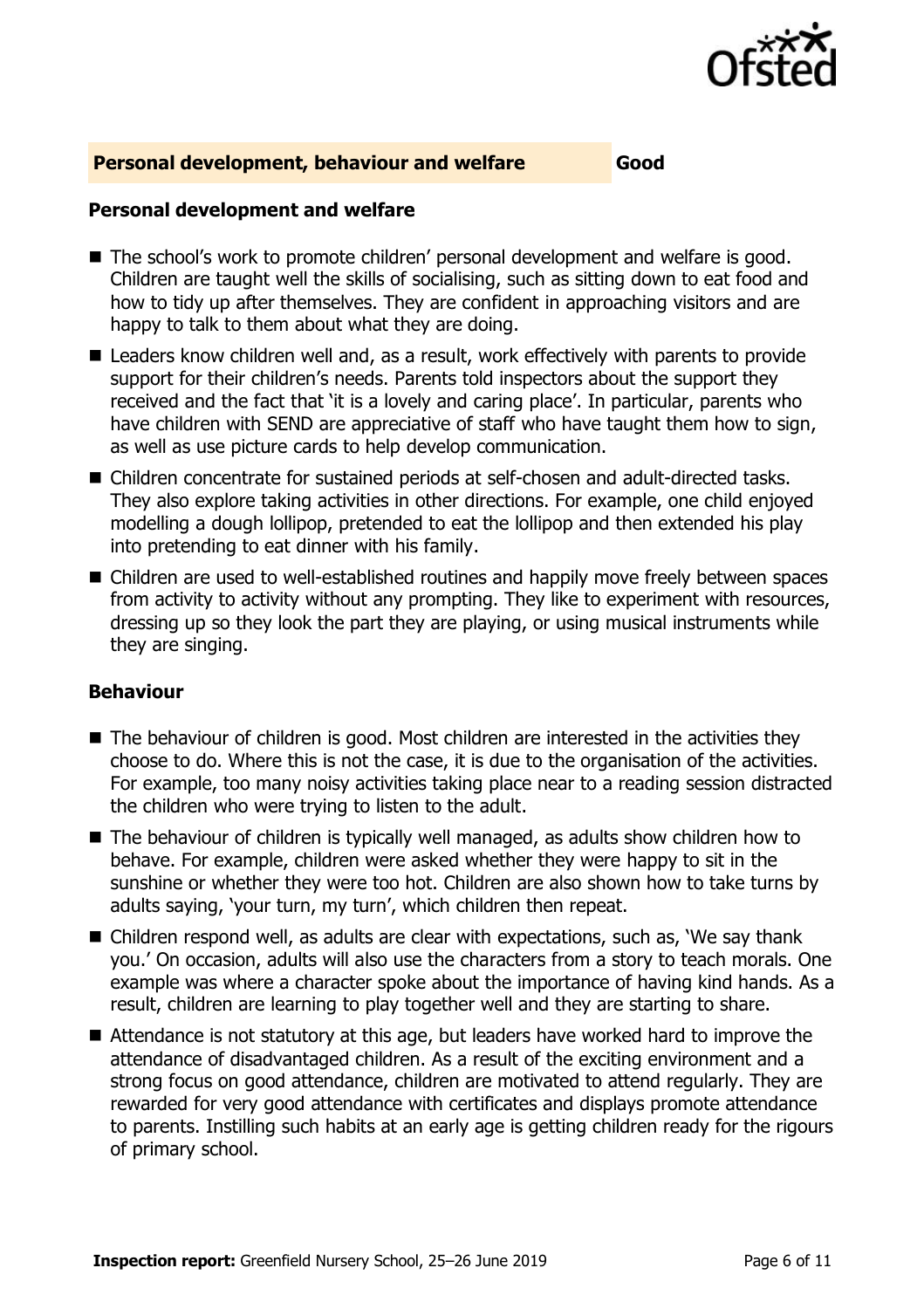

#### **Outcomes for children Good**

- When they join the Nursery, many children have weak skills in speaking and listening and in their personal and social development. Over time, children make good progress in most areas of learning, including early reading, writing and mathematics. Since the appointment of the headteacher, the number of children reaching the typical expectations for their age has more than doubled.
- Children's progress in developing their spoken language is a little slower than in other areas, such as expressive arts and design or physical development.
- The curriculum for the most able children is well considered. There are opportunities for them to develop their reading, writing and mathematics skills at the same time as their thinking. As a result, they are progressing well.
- $\blacksquare$  This is also the case for children with SEND and for those who speak little or no English. A range of strategies are used to help with learning English and to give support to those with particular social and emotional needs. Children's interests are used to create a familiar and safe environment. For example, one child who likes ice cream was encouraged to act out being in an ice cream shop. Children with SEND progress well towards their own goals according to their needs and grow in independence.
- Children, including disadvantaged children, are highly interested in stories and books. They hear stories frequently throughout the day and have dedicated storytelling time. Children use these stories in their own imaginative play and emergent writing.
- Leaders have not yet established or implemented a high-quality approach to the teaching of phonics. A mix of approaches and styles, coupled with some weak subject knowledge, leads to inconsistent practice. As a result, children are restricted in their ability to match the letters to the different sounds they make. This delays their ability to segment to spell or blend to read key words.
- As a result of improvements with planning, more imaginative teaching and more rigorous systems to monitor children's progress, children are ready for their move to Reception classes and are socially and emotionally well prepared for learning in their new primary schools.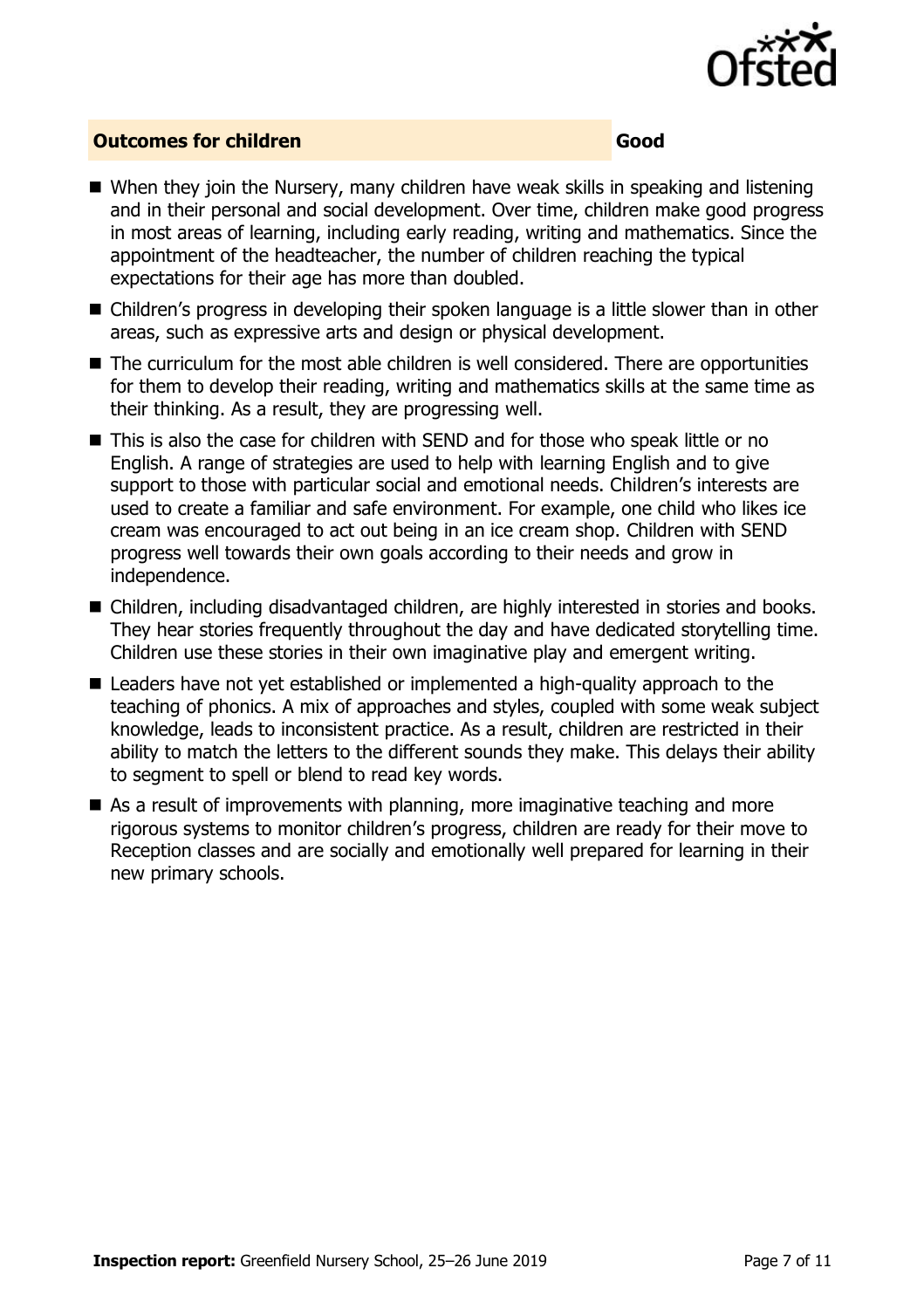

# **School details**

| Unique reference number | 117067        |
|-------------------------|---------------|
| Local authority         | Hertfordshire |
| Inspection number       | 10053033      |

This inspection of the school was carried out under section 5 of the Education Act 2005.

| Type of school                        | <b>Nursery</b>                |
|---------------------------------------|-------------------------------|
| School category                       | Maintained                    |
| Age range of children                 | 2 to $4$                      |
| Gender of children                    | Mixed                         |
| Number of children on the school roll | 147                           |
| Appropriate authority                 | The governing body            |
| Chair                                 | Reggie Enti                   |
| <b>Headteacher</b>                    | Deborah Harrison              |
| Telephone number                      | 01992 760 779                 |
| Website                               | www.greenfieldnursery.co.uk   |
| <b>Email address</b>                  | admin@greenfield.herts.sch.uk |
| Date of previous inspection           | 20 February 2018              |

#### **Information about this school**

- Greenfield Nursery includes within its provision a pre-school and wraparound provision. There is a Children's Centre on site with an outside lead agency. The Nursery takes children from two to four years old and is open from 8:00am to 3:30pm, 38 weeks of the year, Monday to Friday. The Nursery children access their free entitlement of 15 hours. The school has made provision for 30-hour provision for up to 20 families who meet the criteria.
- Approximately 40% of children speak a language other than English, and 15 different languages are spoken at the Nursery. Some children have little or no English and are supported by adults who speak their native language.
- Approximately a third of children are disadvantaged children who are eligible for early years pupil premium funding.
- A small proportion of children have been identified with SEND.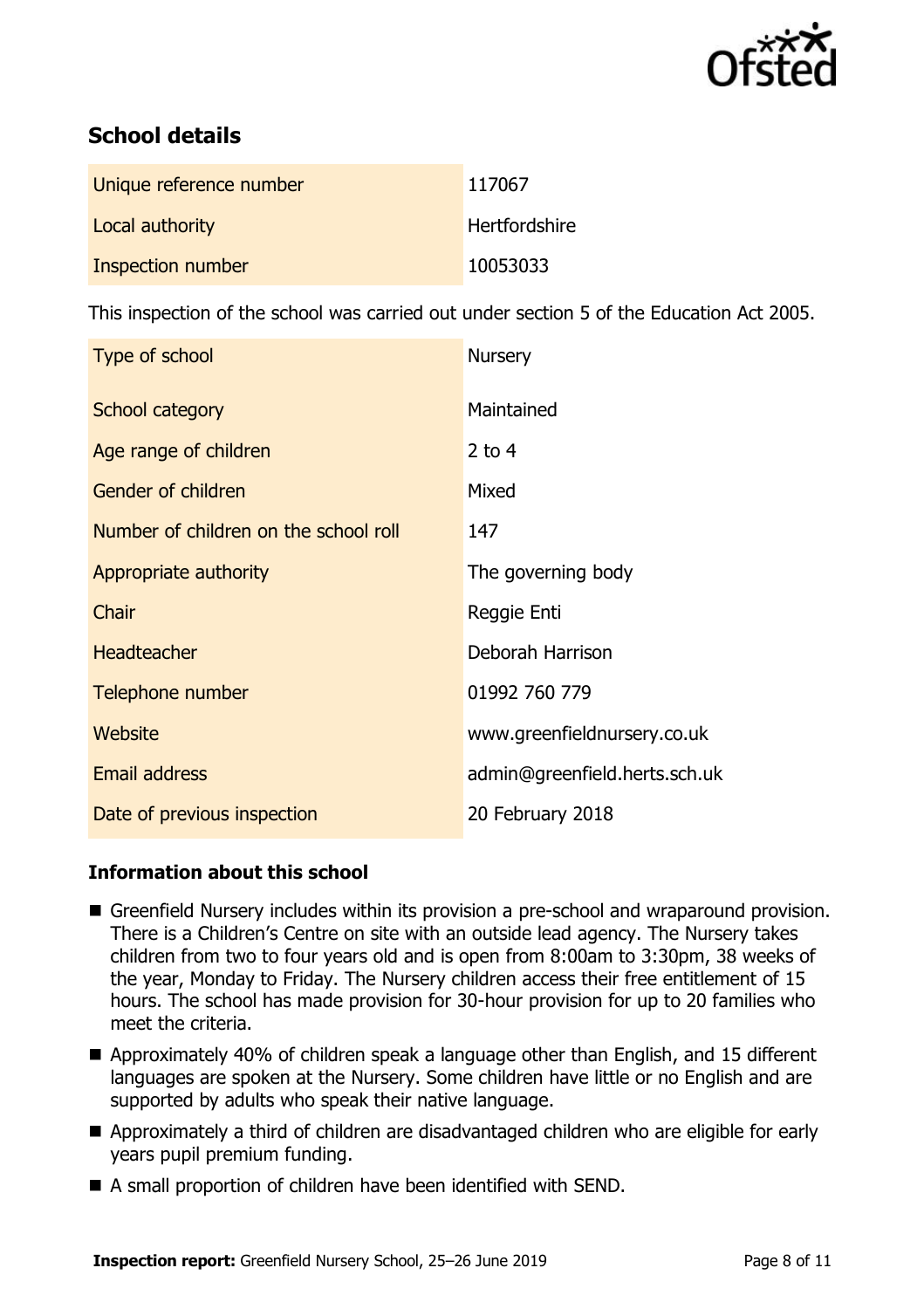

■ The current headteacher was appointed in September 2017.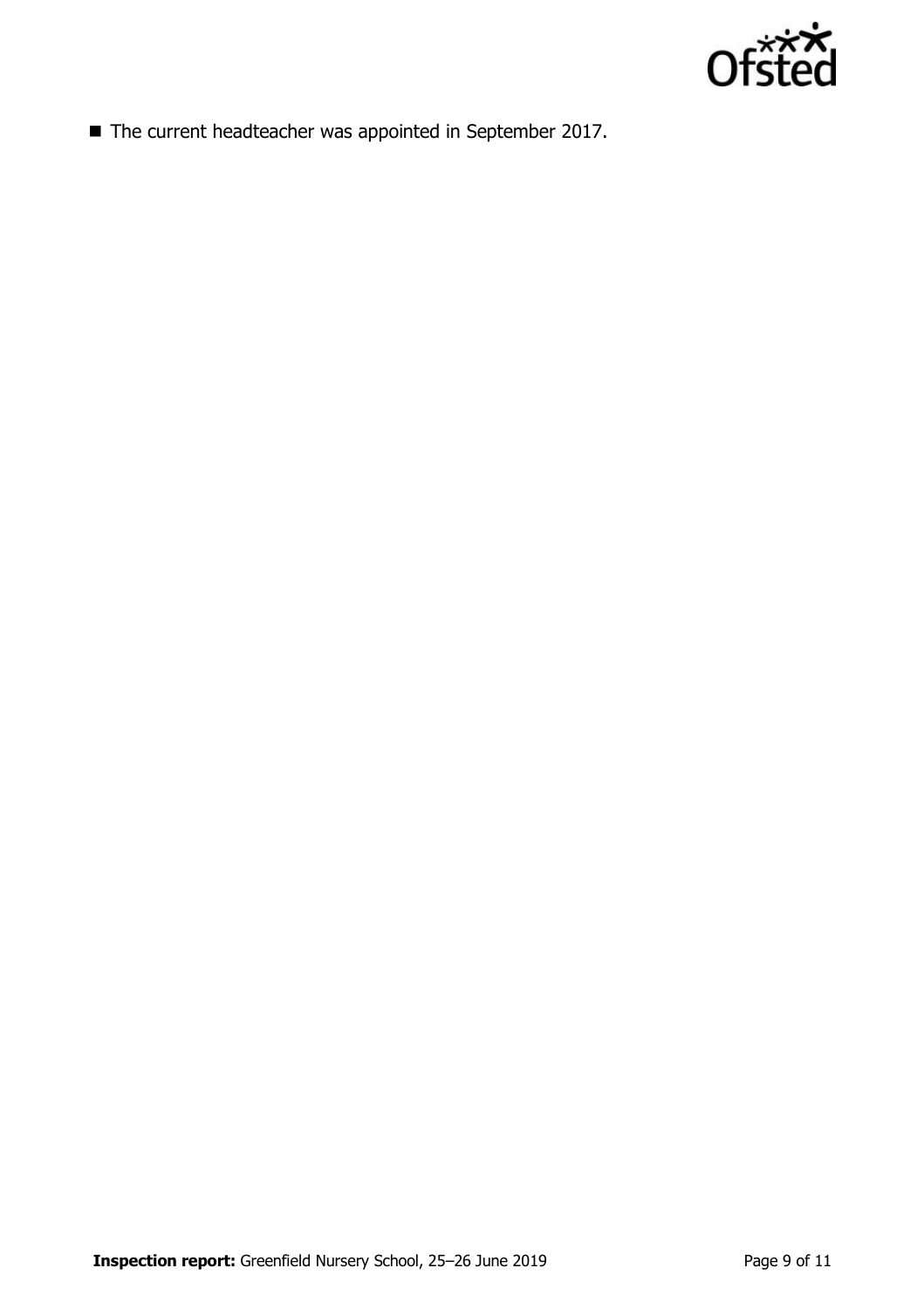

# **Information about this inspection**

- Inspectors observed teaching and learning in all classes. Some observations were carried out jointly with the headteacher.
- During visits to lessons, inspectors spoke to children and looked at learning journals to find out more about how well they were learning.
- The lead inspector met with governors, including the chair of the governing body.
- The lead inspector discussed the Nursery's effectiveness with a representative from the local authority.
- Discussions were also held with the headteacher, the Nursery's class leaders, teachers and early practitioners who had joined the school in the past three years.
- Inspectors scrutinised a range of documentation. This included policies, the headteacher's evaluation of the Nursery's effectiveness, the Nursery's improvement plans, safeguarding records, and information about attendance, attainment and progress.
- Inspectors considered 33 responses to Ofsted's online survey, Parent View. Inspectors also met with a group of parents and spoke to parents when they dropped off their children at the Nursery.

#### **Inspection team**

| Liz Smith, lead inspector | Ofsted Inspector |
|---------------------------|------------------|
| Linda Bartlett            | Ofsted Inspector |